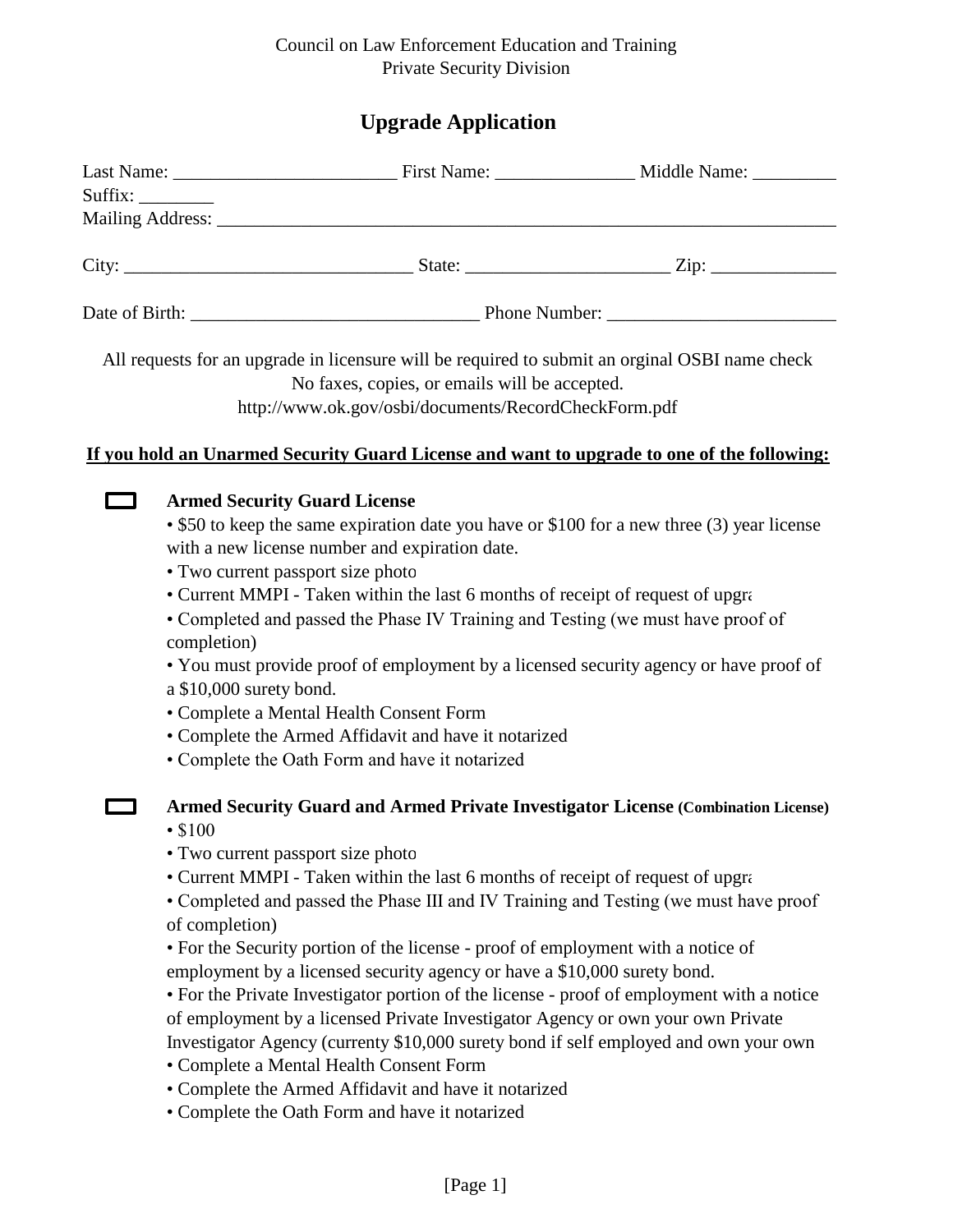# **If you hold an Unarmed Security Guard License and want to upgrade to a Combination License:**



# **Unarmed Private Investigator License**

- \$50
- Two current passport size photos
- Completed and passed Phase III Training and Testing
- You must provide proof of employment by a licensed Private Investigator Agency or own your own Private Investigator Agency
- Complete the Mental Health Consent Form
- Complete the Oath Form and have it notarized

# **If you hold an Unarmed Private Investigator License and want to upgrade to an Armed Private Investigator License:**



 $\Box$ 

# **Armed Private Investigator License**

- $$50$
- Two current passport size photos
- Current MMPI Taken within the last 6 months of receipt of request of upgrade
- Completed and passed Phase IV Training and Testing
- You must provide proof of employment by a licensed Private Investigator Agency or

own your own Private Investigator Agency

- Complete the Mental Health Consent Form
- Complete the Armed Affidavit and have it notarized
- Complete the Oath Form and have it notarized

# **If you hold an Armed Security Guard License and want to upgrade to a Combination License:**

# **Adding Armed Private Investigator License**

- \$50 or \$100 if you want two separate license
- Two current passport size photos
- Completed and passed Phase III Training and Testing
- You must provide proof of employment by a licensed Private Investigator Agency or own your own Private Investigator Agency
- Complete the Mental Health Consent Form
- Complete the Oath Form and have it notarized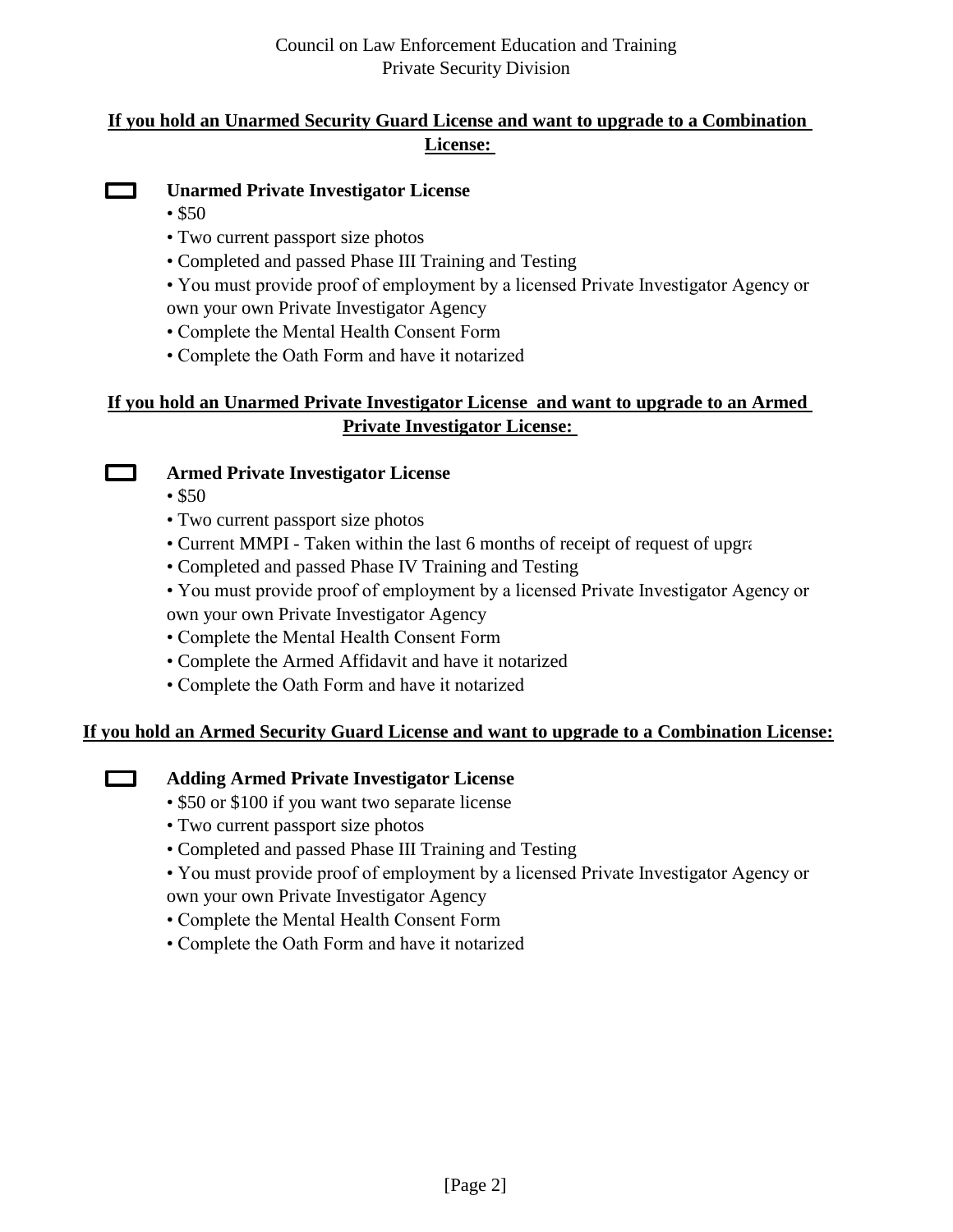# Council on Law Enforcement Education and Training Private Security Division

# **If you hold an Armed Private Investigator License and want to upgrad to a Combination License:**

#### $\Box$ **Adding Armed Security Guard License**

- \$50 or \$100 if you want two separate license
- Two current passport size photos
- Completed and passed Phase I, II, and IV Training and
- You must provide proof of employment by a licensed Security Agency or have a \$10,000 surety bond.
- Complete the Mental Health Consent Form
- Complete the Oath Form and have it notarized

# **If you hold an Unarmed Private Investigator License and want to upgrade to a Combination License:**



# **Unarmed Security Guard License**

- $$50$
- Two current passport size photos
- Completed and passed Phase I and II Training and Testing
- You must provide proof of employment by a licensed Security Agency or have a
- \$10,000 surety bond.
- Complete the Mental Health Consent Form
- Complete the Oath Form and have it notarized

# **Please fill out the appropriate documents for the upgrade you have selected and return them**

**to: CLEET** Private Security Division 2401 Egypt Road Ada, OK 74820

Payment required in full. Forms of payment accepted: Money Order, Cashier's Check, Business Check No Personal Checks will be accepted. Cash will only be accepted if delivered in person.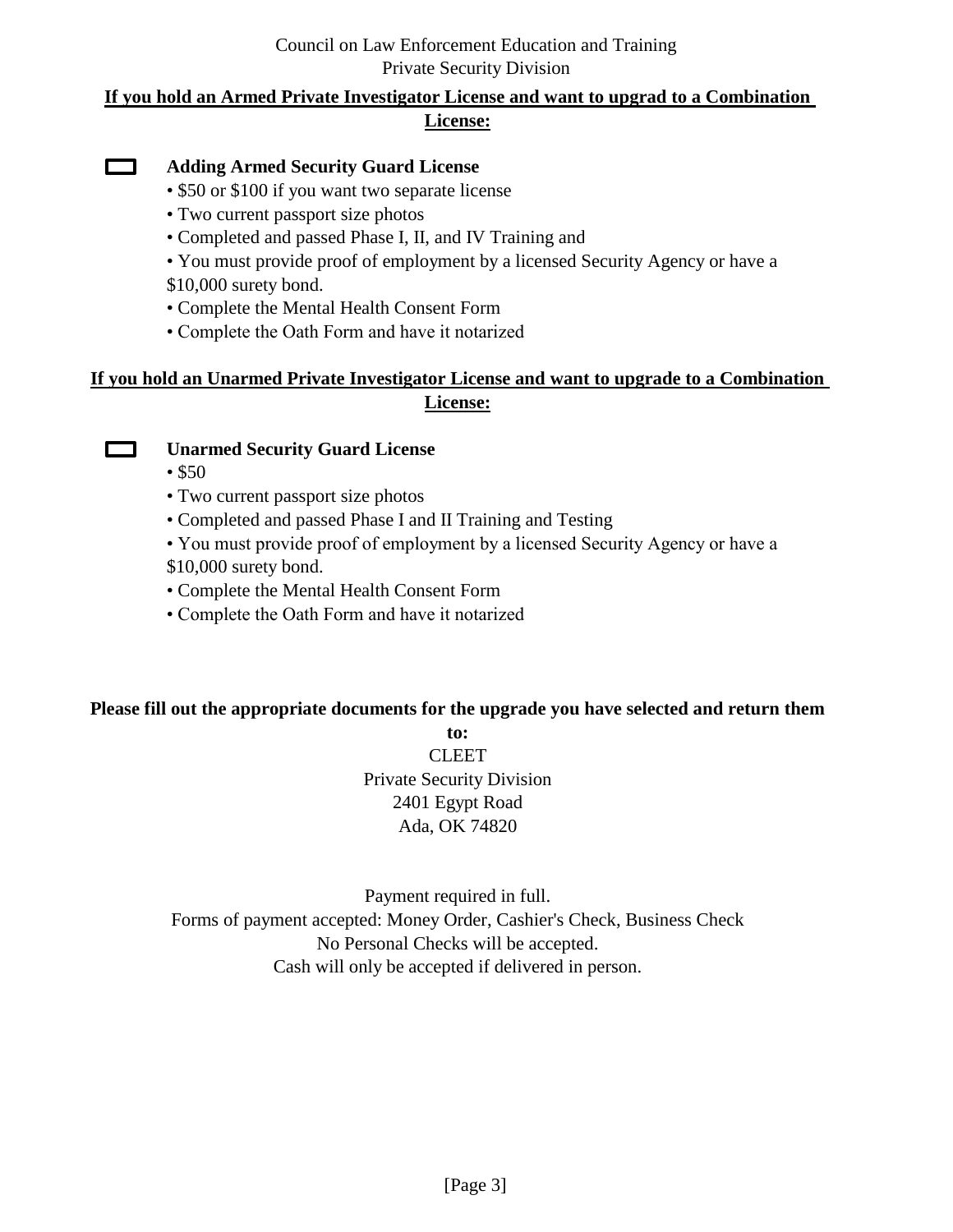# Forms and Attestations

*Required Forms can either require just the signature of the applicant, the signature of an employer, and/or the services of a notary public. Forms requiring a notarized signature must be signed in the presence of a valid notary public. Signature dates of the applicant and the notary must match. Any associated fees are the responsibility of the applicant. Please ensure the applicable forms or attestations are completed before submitting the application to CLEET for processing.*

**Bond/Insurance Certification** *Attach proof of bond or insurance to this application. Special note: If you are covered by your employer's insurance, please attach a notice of employment. It is important to remember to notify CLEET if at any point you are no longer covered by said bond or insurance policy. Each licensee is responsible for obtaining and maintaining insurance or bond when not employed by an agency and/or if the licensee is selfemployed. Failure to maintain compulsory insurance and or bond could result in disciplinary action including fines and revocation of the license.*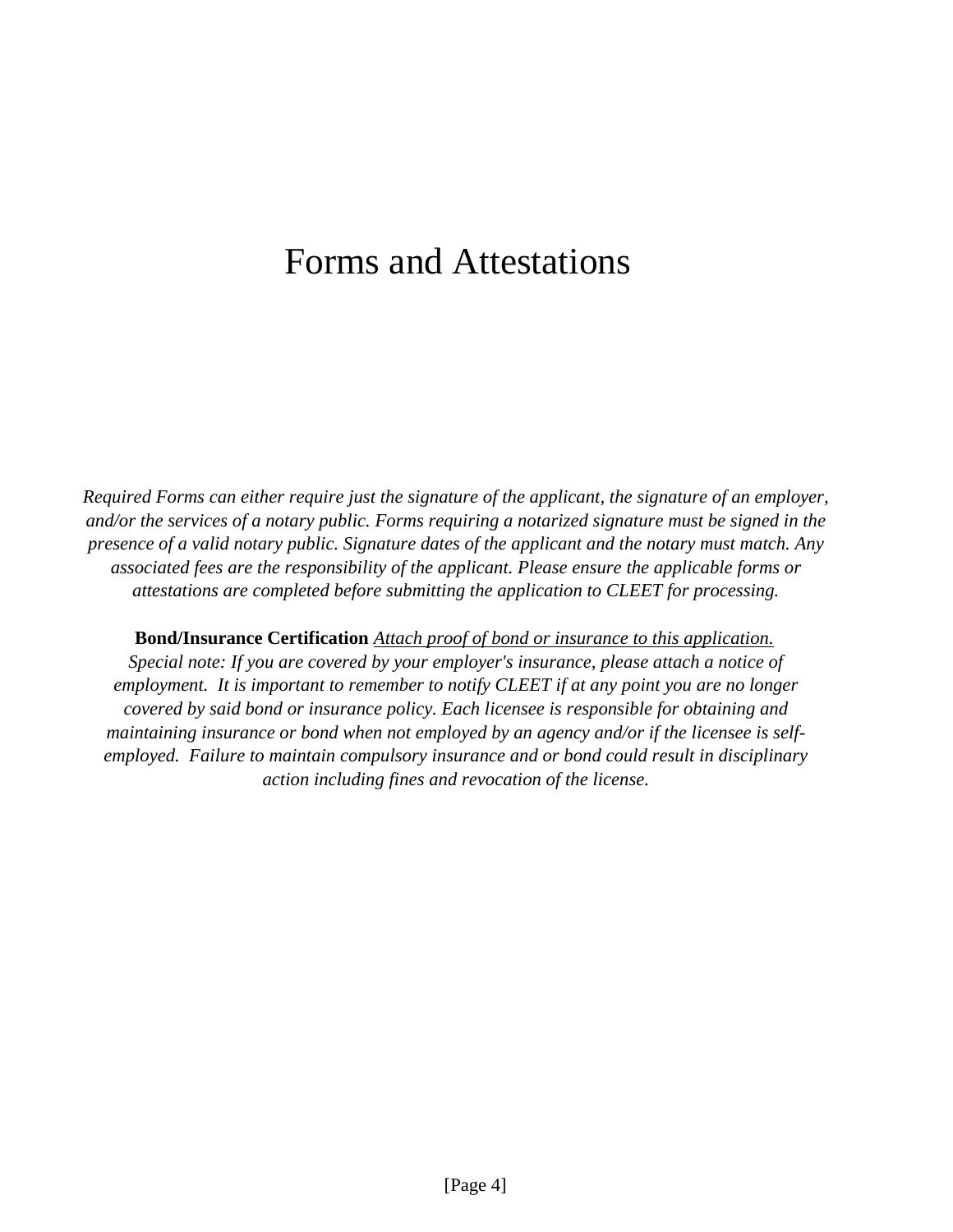# Title 59 O.S. § 1750.5 (H)(6)(e) - Oath

The above referenced portion of the Oklahoma Security Guard and Private Investigator Act requires that all applicants certify that he or she have no disqualifying convictions as specified in this Act, or by CLEET. Your application cannot be processed until such time as this oath is completed. Please note, knowingly submitting an application with false or misleading information to the Council is sufficient grounds to file felony charges against the applicant.

Instructions:

Notary - Please administer the following oath by reading it to the applicant: "**I do solemnly state, under penalty of perjury, that I have no disqualifying conviction as specified by the Oklahoma Security Guard and Private Investigator Act, or by CLEET."**

Indicate the applicant's response: (yes, I agree or no, I do not agree) \_\_\_\_\_\_\_\_\_\_\_\_\_\_\_\_\_\_\_\_\_\_\_\_

# **By affixing my name below, I do further affirm that I have no disqualifying conviction(s) as specified in the above referenced statutory Act.**

Applicant Printed Name

Applicant Signature

This affidavit was signed and acknowledged before me on the day of  $\qquad \qquad .20 \qquad .$ 

by:\_\_\_\_\_\_\_\_\_\_\_\_\_\_\_\_\_\_\_\_\_\_\_\_\_\_\_\_\_\_\_\_\_\_\_\_\_\_\_\_

Print name of signer(s)

Notary Public Signature

My Commission Number:  $(Sed)$ 

My Commission expires: \_\_\_\_\_\_\_\_\_\_\_\_\_\_\_\_\_\_\_\_\_\_\_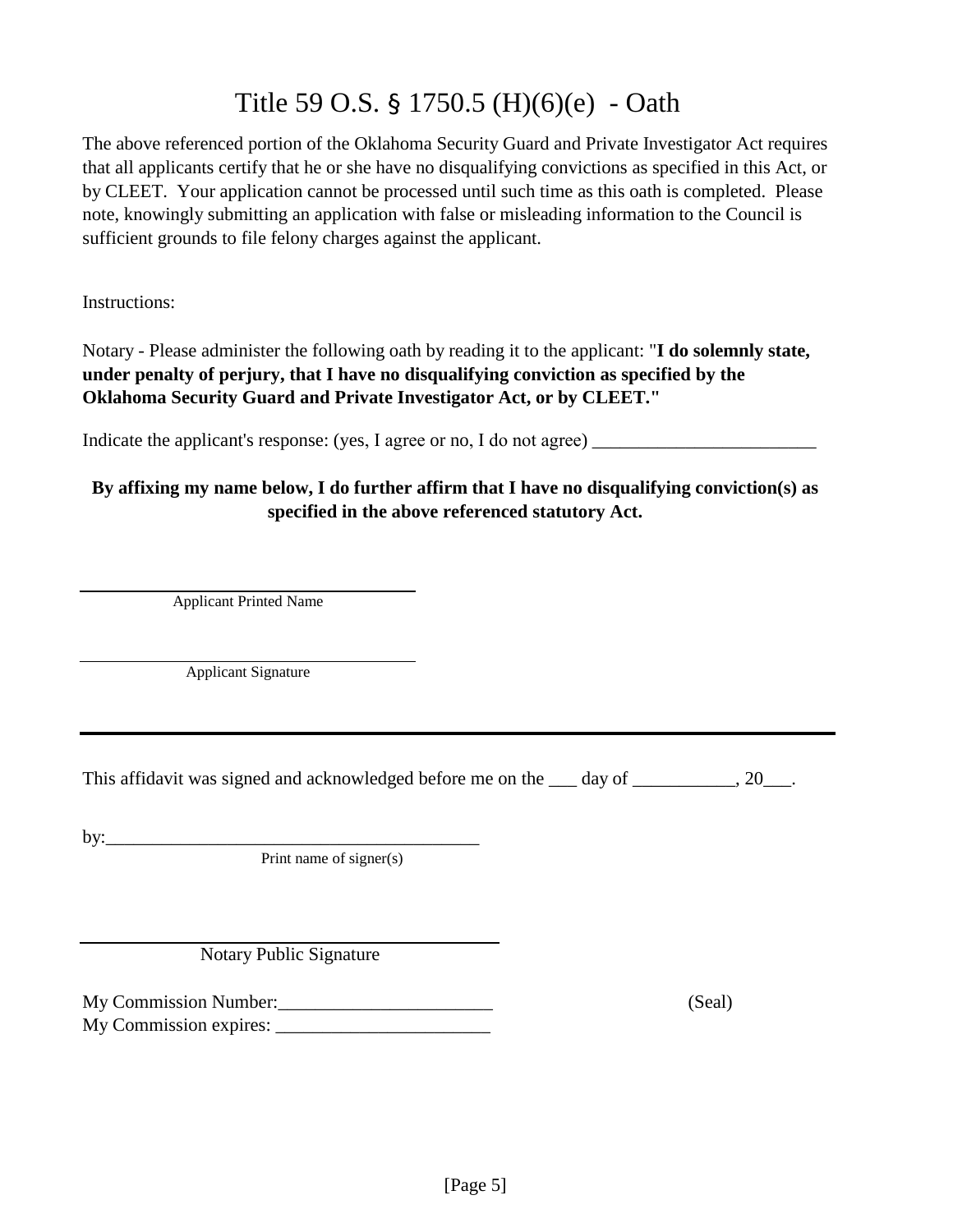# **Oklahoma Department of Mental Health and Substance Abuse Services Consent for Release of Confidential Information**

| Print full name including middle name                                                                                                                                                                                                                                                                                                                                                                                                                                                                                                                                                                                            |        |                |         |  |  |  |
|----------------------------------------------------------------------------------------------------------------------------------------------------------------------------------------------------------------------------------------------------------------------------------------------------------------------------------------------------------------------------------------------------------------------------------------------------------------------------------------------------------------------------------------------------------------------------------------------------------------------------------|--------|----------------|---------|--|--|--|
| $SSN: \underline{\hspace{2cm}} \underline{\hspace{2cm}} \underline{\hspace{2cm}} \underline{\hspace{2cm}} \underline{\hspace{2cm}} \underline{\hspace{2cm}} \underline{\hspace{2cm}} \underline{\hspace{2cm}} \underline{\hspace{2cm}} \underline{\hspace{2cm}} \underline{\hspace{2cm}} \underline{\hspace{2cm}} \underline{\hspace{2cm}} \underline{\hspace{2cm}} \underline{\hspace{2cm}} \underline{\hspace{2cm}} \underline{\hspace{2cm}} \underline{\hspace{2cm}} \underline{\hspace{2cm}} \underline{\hspace{2cm}} \underline{\hspace{2cm}} \underline{\hspace{2cm}} \underline{\hspace{2cm}} \underline{\hspace{2cm}} \$ |        | Gender: DOB:   |         |  |  |  |
|                                                                                                                                                                                                                                                                                                                                                                                                                                                                                                                                                                                                                                  |        |                |         |  |  |  |
| City:<br><u> 1980 - Jan Stein Stein Stein Stein Stein Stein Stein Stein Stein Stein Stein Stein Stein Stein Stein Stein S</u>                                                                                                                                                                                                                                                                                                                                                                                                                                                                                                    | State: | _ Zip Code:___ | County: |  |  |  |

authorizes the Oklahoma Department of Mental Health and Substance Abuse Services to release to the Council on Law Enforcement Education and Training (CLEET) any and all information concerning whether I have ever been involuntarily committed to an Oklahoma State Mental Institution or home. This authorization is given as part of my CLEET application for a Private Security Guard or Private Investigators License. This consent shall expire upon notification from CLEET that I (applicant) am approved to receive a security guard or private investigator license.

I hereby acknowledge that this consent for the release of information is given freely and voluntarily. I understand that I may revoke the consent in writing at any time unless action has already been taken based upon it, and in any event his consent expires in ninety (90) days from the date of signing or upon conditions described above, unless a longer period has been specified.

THE INFORMATION AUTHORIZED FOR RELEASE MAY INCLUDE RECORDS WHICH MAY INDICATE THE PRESENCE OF A COMMUNICABLE DISEASE WHICH MAY INCLUDE, BUT NOT LIMITED TO, DISEASES SUCH AS HEPATITIS, SYPHILIS, GONORRHEA, AND THE HUMAN IMMUNODEFICIENCY VIRUS, ALSO KNOWN AS ACQUIRED IMMUNE DEFICIENCY SYNDROME (AIDS). {63 OS 1-1502}(b).

### **Notice to individuals or entities releasing alcohol or drug abuse treatment records:**

There shall be a statement in **BOLD** face, stamped upon each page of the information release stating, "**THIS INFORMATION HAS BEEN DISCLOSED FROM RECORDS PROTECTED BY FEDERAL CONFIDENTIALITY RULES (42 CFR Part 2.). The federal rules prohibit you from making any authorization for release of medical or other information NOT sufficient for this purpose. The federal rules restrict any use of information to criminally investigate or prosecute any alcohol or drug abuse patient."** 

Signature of CLEET Applicant Date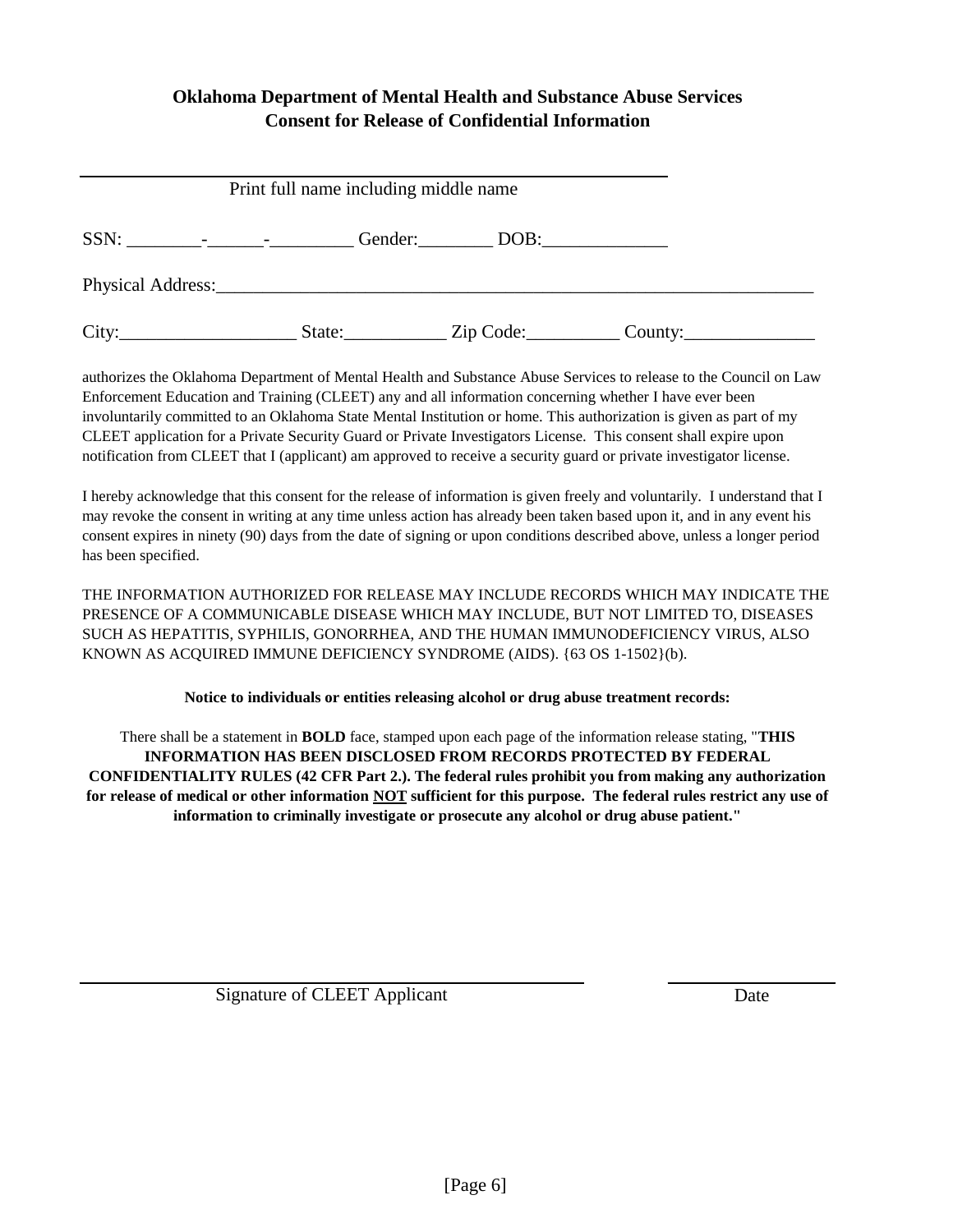#### COUNCIL ON LAW ENFORCEMENT EDUCATION AND TRAINING NOTIFICATION OF PSYCHOLOGICAL EVALUATION FOR ARMED SECURITY GUARD/ARMED PRIVATE INVESTIGATOR/BAIL ENFORCER

Title 59, Section 1750.3A of the Oklahoma Statutes requires that:

1. Each applicant for an armed security guard/armed private investigator/bail enforcer licenser be administered any current standard form of the Minnesota Multiphase Personality Inventory (MMPI) or other psychological evaluation instrument approved by CLEET.

2. The response data shall be evaluated by a psychologist licensed by the State of Oklahoma.

3. It shall be the responsibility of the applicant to bear the cost of the evaluation.

4. If the licensed psychologist is unable to certify the applicant's psychological capability to exercise appropriate judgment, restraint, and selfcontrol, after evaluating the data, the psychologist shall employ whatever other psychological measuring instruments or techniques deemed necessary to form a professional opinion. The use of any psychological measuring instruments or techniques shall require a full and complete written explanation to CLEET.

5. The psychologist shall forward a written psychological evaluation, on a form perscribed by CLEET, withing fifteen (15) days of the evaluation, even if the applicant is found to be psychologically AT RISK.

6. CLEET may utilize the results of the psychological evaluation for up to six (6) months from the date of evaluation.

7. Applicants who have been found AT RISK must wait at least one (1) year from the date of being found psychologically at risk to reapply for licensing.

#### NOTICE TO EXAMINING PSYCHOLOGIST

The applicant whose data you are about to examine, is applying for license as an Armed Security Guard or Armed Private Investigator, who will be vested with a position of public/private trust and will be authorized to carry a firearm. CLEET will only accept the original form reflecting original signatures using black or blue ink only.

|                                   | <b>INSTRUCTIONS</b>                                                                                                   |                                                                                                                                                      |  |
|-----------------------------------|-----------------------------------------------------------------------------------------------------------------------|------------------------------------------------------------------------------------------------------------------------------------------------------|--|
|                                   | Complete this form and return to: CLEET Private Security, 2401 Egypt Road, Ada, OK 74820-0669                         |                                                                                                                                                      |  |
|                                   | Psychological Test Affidavit                                                                                          |                                                                                                                                                      |  |
|                                   |                                                                                                                       | SSN: Samman and the same state of the same state of the same state of the same state of the same state of the s                                      |  |
|                                   |                                                                                                                       | State License Number:                                                                                                                                |  |
|                                   |                                                                                                                       |                                                                                                                                                      |  |
| $\Box$ MMPI<br>Test:              | $\overline{r}$                                                                                                        |                                                                                                                                                      |  |
|                                   | psychologically CAPABLE of exercising appropriate judgment, restraint, and self-control.                              | I have examined the above named applicant's test data, and it is my professional opinion, based on available data, that this person is               |  |
|                                   | psychologically AT RISK of exercising appropriate judgment, restraint, and self-control.                              | I have examined the above named applicant's test data, and it is my professional opinion, based on available data, that this person is               |  |
|                                   | requires FURTHER TESTING before a conclusive determination can be made.                                               | I have examined the above named applicant's test data, and it is my professional opinion, based on available data, that this person                  |  |
| Signature of Psychologist         |                                                                                                                       | Date                                                                                                                                                 |  |
|                                   |                                                                                                                       |                                                                                                                                                      |  |
| Date Tested                       |                                                                                                                       | Date Determined to be AT RISK for an armed licesne:                                                                                                  |  |
|                                   |                                                                                                                       | Date Determined that FURTHER TESTING was needed:                                                                                                     |  |
|                                   | Sworn and Subscribed before me this _____ day of _______________, 20____________                                      |                                                                                                                                                      |  |
|                                   |                                                                                                                       | (Seal)                                                                                                                                               |  |
| <b>Signature of Notary Public</b> |                                                                                                                       | Printed Name of Notary                                                                                                                               |  |
|                                   | My Commission Expires: My Commission Number:                                                                          |                                                                                                                                                      |  |
|                                   | <b>Release of Psychological Information</b>                                                                           |                                                                                                                                                      |  |
|                                   | the school listed below or CLEET. No other release of this information, explicit or implied, is granted at this time. | 1750.3(A). I hereby reserve the right to have the psychological data and conclusions for the psychologist remain confidential except on this form to |  |

Signature of Applicant Date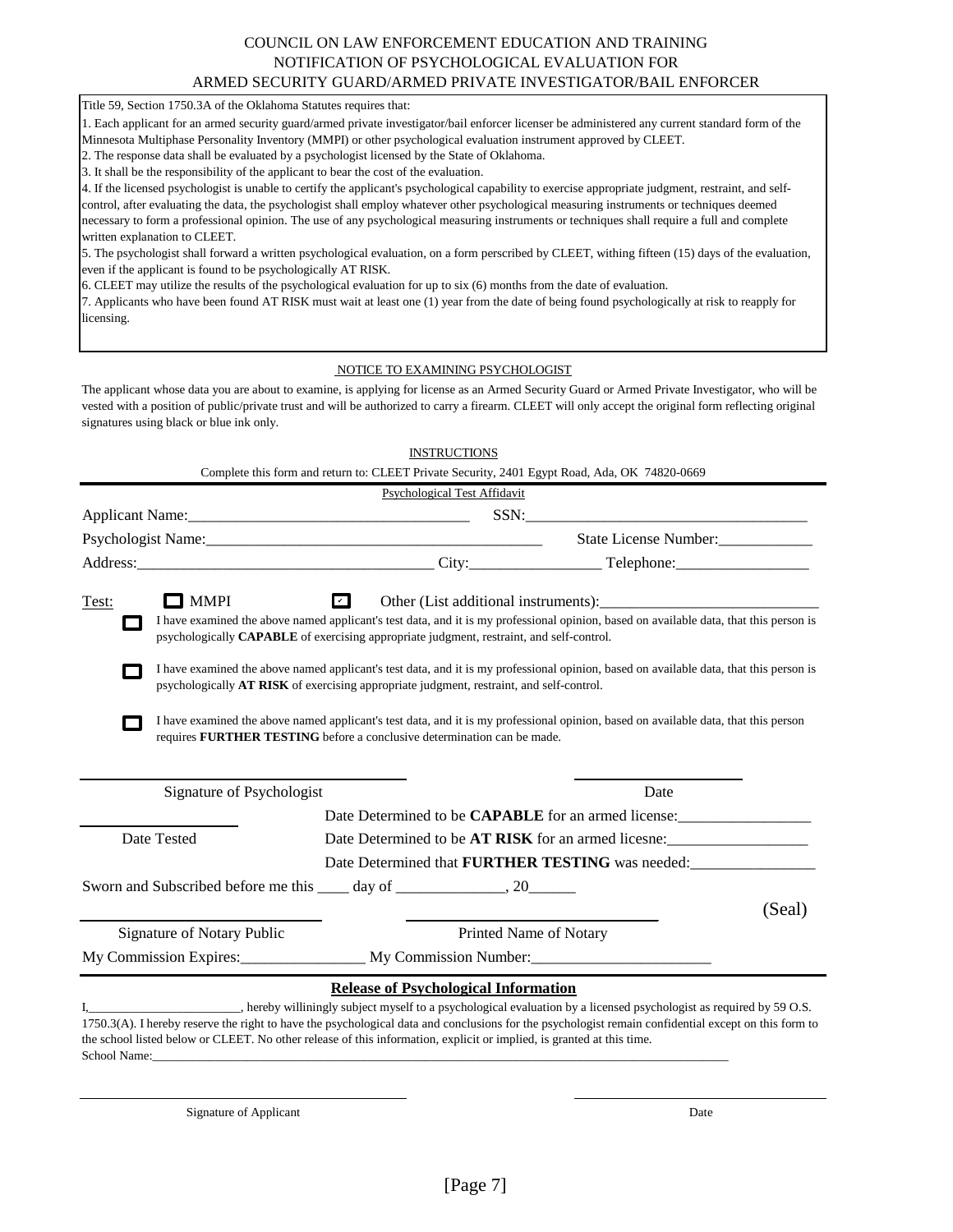# **Notification of Insurance Coverage By Carrier NOTICE TO INSURANCE/BOND COMPANIES**

|                                                                                                                                                                                                                     |                                                                                                                                                                                | <u>NOTICE TO INSURANCE/BOND COMPANIES</u>                                                                                                                                                                                                                                                                                                                                                                                                                                                                                                                                                                                                                                                                                                                                                                                                                                                                                                                                                                                                                                                                                                                                                                                                                                                                                                                                                                                                                                                                            |
|---------------------------------------------------------------------------------------------------------------------------------------------------------------------------------------------------------------------|--------------------------------------------------------------------------------------------------------------------------------------------------------------------------------|----------------------------------------------------------------------------------------------------------------------------------------------------------------------------------------------------------------------------------------------------------------------------------------------------------------------------------------------------------------------------------------------------------------------------------------------------------------------------------------------------------------------------------------------------------------------------------------------------------------------------------------------------------------------------------------------------------------------------------------------------------------------------------------------------------------------------------------------------------------------------------------------------------------------------------------------------------------------------------------------------------------------------------------------------------------------------------------------------------------------------------------------------------------------------------------------------------------------------------------------------------------------------------------------------------------------------------------------------------------------------------------------------------------------------------------------------------------------------------------------------------------------|
|                                                                                                                                                                                                                     | STATUTORY REQUIREMENTS: Title 59 O.S. § 1750.5 (J)(1-4)                                                                                                                        |                                                                                                                                                                                                                                                                                                                                                                                                                                                                                                                                                                                                                                                                                                                                                                                                                                                                                                                                                                                                                                                                                                                                                                                                                                                                                                                                                                                                                                                                                                                      |
| false arrest, libel, slander, and invasion of privacy, or<br>prescribed in this section.                                                                                                                            | conditioned upon the faithful and honest conduct of the principal's business.<br>company licensed in the state in which the insurance or bond was purchased, or in this state. | J. 1. All persons and agencies shall obtain and maintain liability coverage in accordance with the following minimum standards:<br>a. general liability insurance coverage for bodily injury, personal injury, and property damage, with endorsements for personal injury including<br>b. a surety bond that allows persons to recover for actionable injuries, loss, or damage as a result of the willful, or wrongful acts or omissions of<br>the principal and protects this state, its agents, officers and employees from judgments against the principal or insured licensee, and is further<br>2. Liability coverages and bonds outlined in this section shall be in the minimum amounts of One Hundred Thousand Dollars (\$100,000.00) for<br>agencies, Ten Thousand Dollars (\$10,000.00) for armed security guards and armed private investigators, or combination armed license; and Five<br>Thousand Dollars (\$5,000.00) for unarmed security guards and self-employed unarmed private investigators who employ no other investigators.<br>3. Security agencies and investigative agencies shall ensure that all employees of these agencies have met the minimum liability coverages as<br>4. Insurance policies and bonds issued pursuant to this section shall not be modified or canceled unless ten (10) days' prior written notice is given<br>to the Council. All persons and agencies insured or bonded pursuant to this section shall be insured or bonded by an insurance carrier or a surety |
|                                                                                                                                                                                                                     |                                                                                                                                                                                |                                                                                                                                                                                                                                                                                                                                                                                                                                                                                                                                                                                                                                                                                                                                                                                                                                                                                                                                                                                                                                                                                                                                                                                                                                                                                                                                                                                                                                                                                                                      |
| CLEET Rules: 390:35-11-3<br>following information:<br>(1) Name of insured<br>(2) Name and address of insurer<br>(3) Policy limits, coverages, and amounts<br>(4) Effective dates of policy<br>Notification of Bond. |                                                                                                                                                                                | (c) Proof of insurance or surety bond shall be provided CLEET by submitting a certificate of insurance, such as the Accord Form; or a copy of the<br>policy, or a copy of the bond; or a letter from the issuing company. Regardless of the method chosen, the proof submitted shall at least contain the<br>(5) If covered by a bond, the original bond proof of coverage must include an original or copy of the Notification of Bond and<br>Power of Attorney. Proof of renewal of the bond does not require a copy of the Power of Attorney, only submissions of the<br>(d) Any company providing insurance or surety bonds must be licensed to do business in the State of Oklahoma.                                                                                                                                                                                                                                                                                                                                                                                                                                                                                                                                                                                                                                                                                                                                                                                                                            |
|                                                                                                                                                                                                                     |                                                                                                                                                                                |                                                                                                                                                                                                                                                                                                                                                                                                                                                                                                                                                                                                                                                                                                                                                                                                                                                                                                                                                                                                                                                                                                                                                                                                                                                                                                                                                                                                                                                                                                                      |
| KNOW ALL MEN BY THESE PRESENT:                                                                                                                                                                                      |                                                                                                                                                                                | <b>BOND NUMBER:</b>                                                                                                                                                                                                                                                                                                                                                                                                                                                                                                                                                                                                                                                                                                                                                                                                                                                                                                                                                                                                                                                                                                                                                                                                                                                                                                                                                                                                                                                                                                  |
| That we, __                                                                                                                                                                                                         |                                                                                                                                                                                | _____________, as Surety, are authorized<br>to conduct business in the State of Oklahoma, are firmly bound unto the State of Oklahoma in the just sum of:<br>\$5,000 (Self-employed unarmed private investigator or unarmed guard)                                                                                                                                                                                                                                                                                                                                                                                                                                                                                                                                                                                                                                                                                                                                                                                                                                                                                                                                                                                                                                                                                                                                                                                                                                                                                   |
|                                                                                                                                                                                                                     |                                                                                                                                                                                | \$10,000 (Self-employed armed private investigator or armed guard)                                                                                                                                                                                                                                                                                                                                                                                                                                                                                                                                                                                                                                                                                                                                                                                                                                                                                                                                                                                                                                                                                                                                                                                                                                                                                                                                                                                                                                                   |
| Section 1750 et. seq. as a licensed:                                                                                                                                                                                |                                                                                                                                                                                | for the payment of which, well and truly to be made, we bind ourselves, our heirs, executor, and administrators, each and every one of them, jointly and severally, firmly by these present.<br>The condition of this obligation is such that whereas the above bound Principal has made application to do business in the State of Oklahoma under the provisions of Title 59, Oklahoma Statutes,                                                                                                                                                                                                                                                                                                                                                                                                                                                                                                                                                                                                                                                                                                                                                                                                                                                                                                                                                                                                                                                                                                                    |
|                                                                                                                                                                                                                     | Unarmed private investigator or unarmed security guard                                                                                                                         |                                                                                                                                                                                                                                                                                                                                                                                                                                                                                                                                                                                                                                                                                                                                                                                                                                                                                                                                                                                                                                                                                                                                                                                                                                                                                                                                                                                                                                                                                                                      |
| laws of the State of Oklahoma.                                                                                                                                                                                      | Armed private investigator or armed security guard                                                                                                                             | and will comply with all the laws governing said license. It is a futher condition that the Principal and Surety shall indemnify the State of Oklahoma or any person for any judgment against same<br>resulting from any wrongful act or omission, whether intentional or negligent, that arose in the course of business as a Security Guard or Private Investigator, or resulting from any violations of the                                                                                                                                                                                                                                                                                                                                                                                                                                                                                                                                                                                                                                                                                                                                                                                                                                                                                                                                                                                                                                                                                                       |
|                                                                                                                                                                                                                     |                                                                                                                                                                                | It is futher understood and agreed that this bond meets the standards outlined by the statute noted above, and is for the following period.                                                                                                                                                                                                                                                                                                                                                                                                                                                                                                                                                                                                                                                                                                                                                                                                                                                                                                                                                                                                                                                                                                                                                                                                                                                                                                                                                                          |
|                                                                                                                                                                                                                     | Beginning Date: and Ending Date:                                                                                                                                               |                                                                                                                                                                                                                                                                                                                                                                                                                                                                                                                                                                                                                                                                                                                                                                                                                                                                                                                                                                                                                                                                                                                                                                                                                                                                                                                                                                                                                                                                                                                      |
|                                                                                                                                                                                                                     | in excess of the bond amount, regardless of the number of claims made against the bond or number of years the bond remains in force.                                           | unless continued by a renewal certificate. This bond may be canceled as to future liability by Surety giving ten (10) days written notice to CLEET. The Surety shall not be liable for successive claims                                                                                                                                                                                                                                                                                                                                                                                                                                                                                                                                                                                                                                                                                                                                                                                                                                                                                                                                                                                                                                                                                                                                                                                                                                                                                                             |
|                                                                                                                                                                                                                     | Witness our hands this $\_\_\_\_$ day of $\_\_\_\_\_\_$ , 20 $\_\_\_\_$                                                                                                        | Principal                                                                                                                                                                                                                                                                                                                                                                                                                                                                                                                                                                                                                                                                                                                                                                                                                                                                                                                                                                                                                                                                                                                                                                                                                                                                                                                                                                                                                                                                                                            |
|                                                                                                                                                                                                                     |                                                                                                                                                                                |                                                                                                                                                                                                                                                                                                                                                                                                                                                                                                                                                                                                                                                                                                                                                                                                                                                                                                                                                                                                                                                                                                                                                                                                                                                                                                                                                                                                                                                                                                                      |
| Oklahoma Insurance License Number                                                                                                                                                                                   |                                                                                                                                                                                | Surety                                                                                                                                                                                                                                                                                                                                                                                                                                                                                                                                                                                                                                                                                                                                                                                                                                                                                                                                                                                                                                                                                                                                                                                                                                                                                                                                                                                                                                                                                                               |
| Attach Original Power of Attorney                                                                                                                                                                                   |                                                                                                                                                                                | Attorney-in-Fact                                                                                                                                                                                                                                                                                                                                                                                                                                                                                                                                                                                                                                                                                                                                                                                                                                                                                                                                                                                                                                                                                                                                                                                                                                                                                                                                                                                                                                                                                                     |
|                                                                                                                                                                                                                     |                                                                                                                                                                                |                                                                                                                                                                                                                                                                                                                                                                                                                                                                                                                                                                                                                                                                                                                                                                                                                                                                                                                                                                                                                                                                                                                                                                                                                                                                                                                                                                                                                                                                                                                      |
|                                                                                                                                                                                                                     |                                                                                                                                                                                | ) and the contract of the contract of $\mathcal{L}$                                                                                                                                                                                                                                                                                                                                                                                                                                                                                                                                                                                                                                                                                                                                                                                                                                                                                                                                                                                                                                                                                                                                                                                                                                                                                                                                                                                                                                                                  |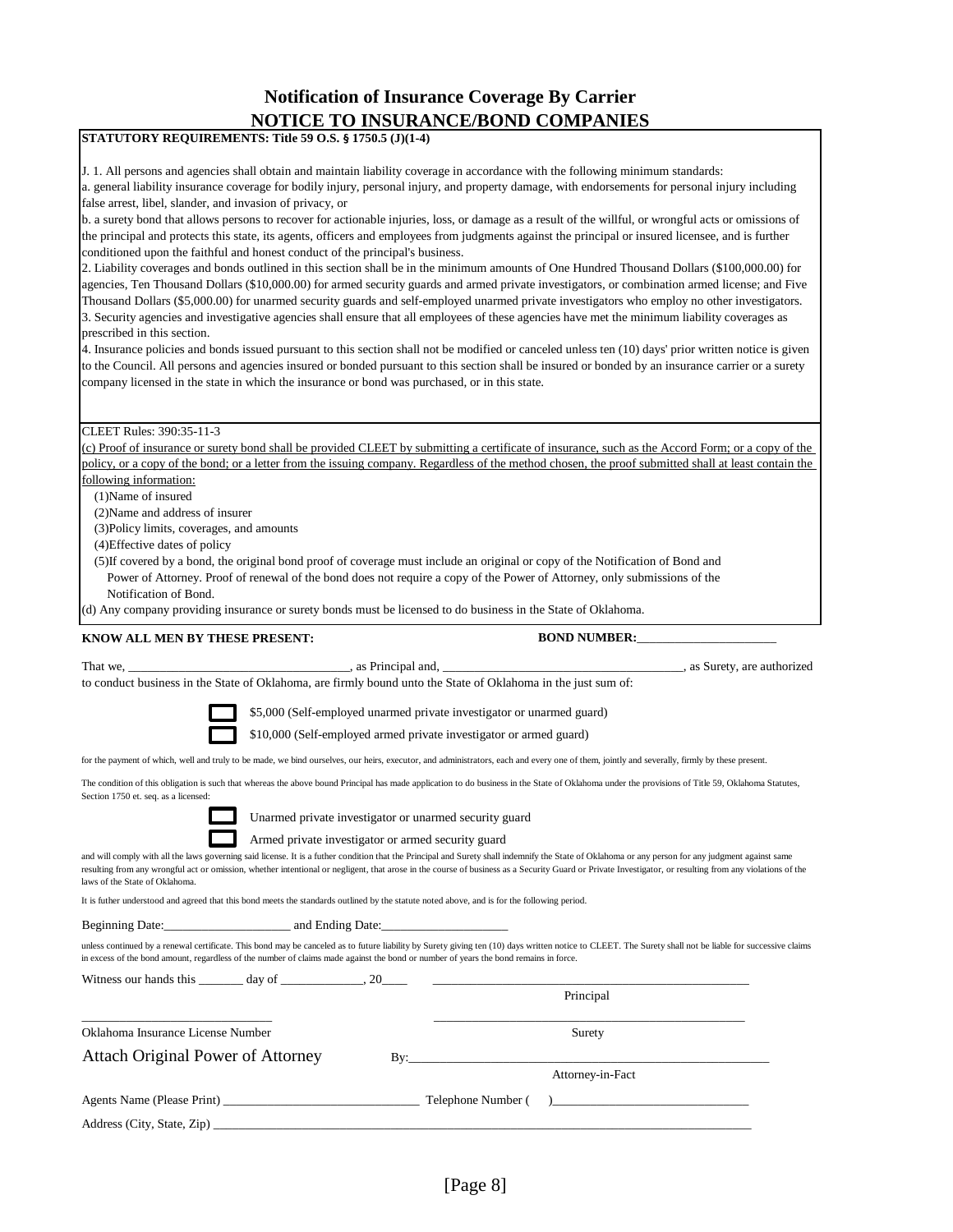## **Notification of Insurance Coverage By Carrier NOTICE TO INSURANCE/BOND COMPANIES**

### **STATUTORY REQUIREMENTS: Title 59 O.S. § 1750.5 (J)(1-4)**

J. 1. All persons and agencies shall obtain and maintain liability coverage in accordance with the following minimum standards:

a. general liability insurance coverage for bodily injury, personal injury, and property damage, with endorsements for personal injury including false arrest, libel, slander, and invasion of privacy, or

b. a surety bond that allows persons to recover for actionable injuries, loss, or damage as a result of the willful, or wrongful acts or omissions of the principal and protects this state, its agents, officers and employees from judgments against the principal or insured licensee, and is further conditioned upon the faithful and honest conduct of the principal's business.

2. Liability coverages and bonds outlined in this section shall be in the minimum amounts of One Hundred Thousand Dollars (\$100,000.00) for agencies, Ten Thousand Dollars (\$10,000.00) for armed security guards and armed private investigators, or combination armed license; and Five Thousand Dollars (\$5,000.00) for unarmed security guards and self-employed unarmed private investigators who employ no other investigators.

3. Security agencies and investigative agencies shall ensure that all employees of these agencies have met the minimum liability coverages as prescribed in this section.

4. Insurance policies and bonds issued pursuant to this section shall not be modified or canceled unless ten (10) days' prior written notice is given to the Council. All persons and agencies insured or bonded pursuant to this section shall be insured or bonded by an insurance carrier or a surety company licensed in the state in which the insurance or bond was purchased, or in this state.

#### CLEET Rules: 390:35-11-3

(c) Proof of insurance or surety bond shall be provided CLEET by submitting a certificate of insurance, such as the Accord Form; or a copy of the policy, or a copy of the bond; or a letter from the issuing company. Regardless of the method chosen, the proof submitted shall at least contain the following

information:

(1)Name of insured

(2)Name and address of insurer

(3)Policy limits, coverages, and amounts

(4)Effective dates of policy

 (5)If covered by a bond, the original bond proof of coverage must include an original or copy of the Notification of Bond and Power of Attorney. Proof of renewal of the bond does not require a copy of the Power of Attorney, only submissions of the Notification of Bond.

(d) Any company providing insurance or surety bonds must be licensed to do business in the State of Oklahoma.

#### Name of Insured:

| This policy Includes:               | <b>Unarmed Security Guard Coverage</b>                                                                                                                                       | <b>Number of Employees:</b> | Self-Employed                          |  |  |  |
|-------------------------------------|------------------------------------------------------------------------------------------------------------------------------------------------------------------------------|-----------------------------|----------------------------------------|--|--|--|
| <b>CHECK ONE</b>                    | Armed Security Guard Coverage                                                                                                                                                |                             | Other Guards and/or                    |  |  |  |
|                                     | <b>Unarmed Private Investigator Coverage</b>                                                                                                                                 |                             | Investigators                          |  |  |  |
| Armed Private Investigator Coverage |                                                                                                                                                                              |                             |                                        |  |  |  |
| <b>Amount of Coverage:</b>          | \$5,000.00 (Self-Employed unarmed private investigator or unarmed guard)                                                                                                     |                             |                                        |  |  |  |
| <b>CHECK ONE</b>                    | \$10,000.00 (self-employed armed private investigator or armed guard)                                                                                                        |                             |                                        |  |  |  |
|                                     | \$100,000.00 (other guards and/or investigators employed)                                                                                                                    |                             |                                        |  |  |  |
|                                     |                                                                                                                                                                              |                             |                                        |  |  |  |
|                                     |                                                                                                                                                                              |                             |                                        |  |  |  |
|                                     |                                                                                                                                                                              |                             |                                        |  |  |  |
|                                     |                                                                                                                                                                              |                             |                                        |  |  |  |
|                                     |                                                                                                                                                                              |                             |                                        |  |  |  |
|                                     | Policy Number: Expiration Date: Expiration Date:                                                                                                                             |                             |                                        |  |  |  |
|                                     | I have read the statutory requirements described above and certify that this policy meets the minimum standards required by the State of Oklahoma for<br>liability Insurance |                             |                                        |  |  |  |
|                                     | Printed Name of Authorized Representative                                                                                                                                    |                             | Signature of Authorized Representative |  |  |  |
|                                     | Sworn and Subscribed before me this _______ day of __________, 20_________                                                                                                   |                             |                                        |  |  |  |
|                                     | Signature of Notary Public:                                                                                                                                                  |                             |                                        |  |  |  |
|                                     | Printed Name of Notary:                                                                                                                                                      |                             | (Seal)                                 |  |  |  |
|                                     |                                                                                                                                                                              |                             |                                        |  |  |  |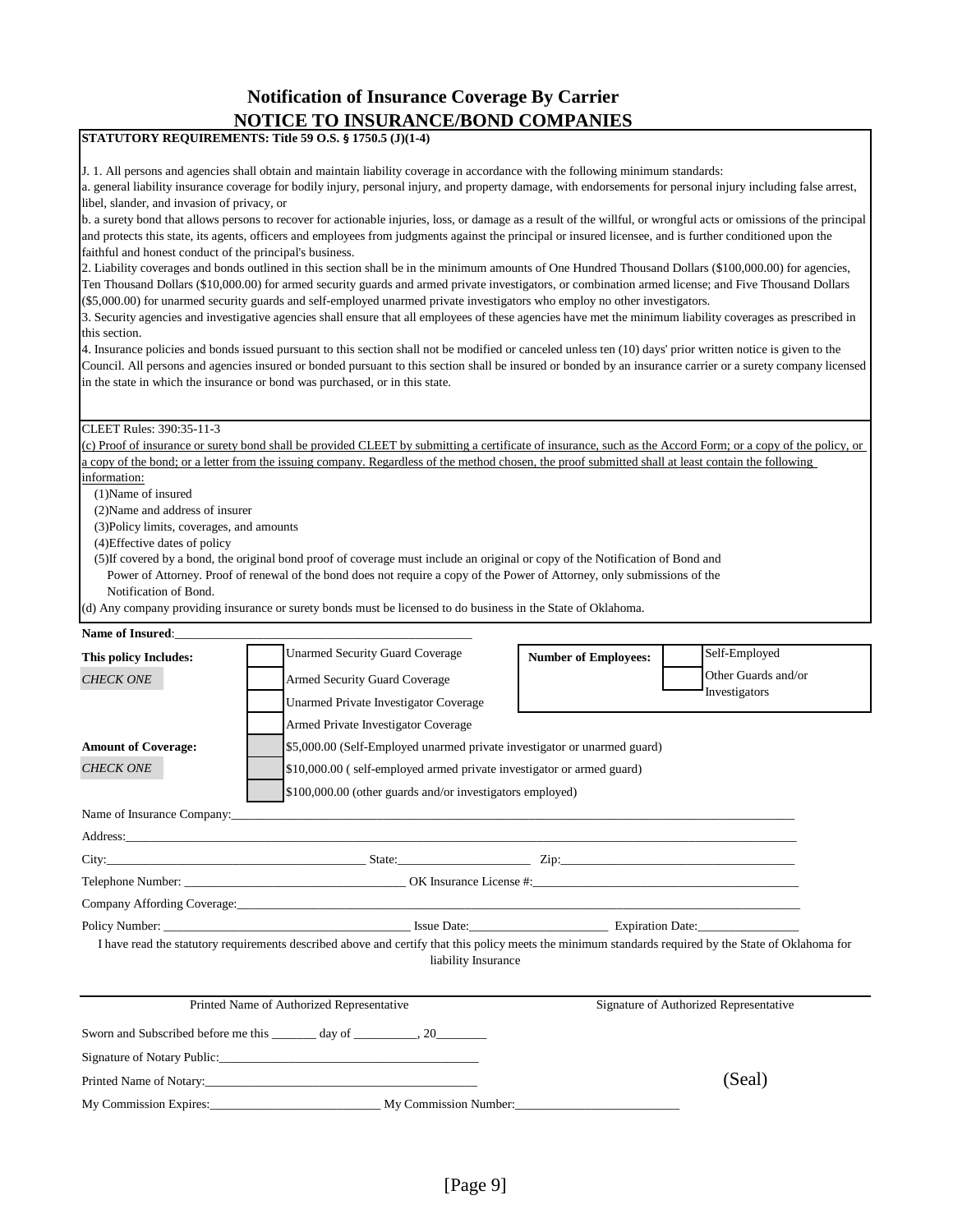# COUNCIL ON LAW ENFORCEMENT EDUCATION AND TRAINING EMPLOYMENT OR TERMINATION FORM

Agency License #:\_\_\_\_\_\_\_\_\_\_\_\_\_\_\_\_\_\_\_\_\_\_\_\_\_City/State:\_\_\_\_\_\_\_\_\_\_\_\_\_\_\_\_\_\_\_\_\_\_\_\_\_\_\_

Agency Name (as on license):\_\_\_\_\_\_\_\_\_\_\_\_\_\_\_\_\_\_\_\_\_\_\_\_\_\_\_\_\_\_\_\_\_\_\_\_\_\_\_\_\_\_\_\_\_\_\_\_\_\_\_\_\_\_

Use One form for each employment period. Please note in margin if person is deceased.

Pursuant to Rule 390:35-11-2 Licensed security agencies and investigative agencies shall notify CLEET, in writing, of the employment and/or termination of all licensed security guards, armed security guards, or private investigators employed or terminated by said agency. Notification shall be made within five (5) days of the employee's hiring and/or termination, and shall include the employee's name, social security number, and private security license number. Failure to comply may result in fines and/or penalties being assessed Pursuant to Rule 390:35 Appendix 'C'.

| <b>NOTICE OF EMPLOYMENT</b>                                                                                                                                                                                                                                                                                                                                                 |                                                                                                                                              |    |                              |                                                                                                                               |                                                                 |
|-----------------------------------------------------------------------------------------------------------------------------------------------------------------------------------------------------------------------------------------------------------------------------------------------------------------------------------------------------------------------------|----------------------------------------------------------------------------------------------------------------------------------------------|----|------------------------------|-------------------------------------------------------------------------------------------------------------------------------|-----------------------------------------------------------------|
| <b>Last Name</b>                                                                                                                                                                                                                                                                                                                                                            | First Name                                                                                                                                   | MI | Last four of SSN             | License Number                                                                                                                | Date Employed                                                   |
| Employee:<br>$\mathbf{L}$<br>$\overline{\phantom{a}}$                                                                                                                                                                                                                                                                                                                       | The individual named above has been employed as a security guard.<br>The individual named above has been employed as a private investigator. |    |                              | $\Box$<br>$\begin{bmatrix} \end{bmatrix}$<br><b>EFFECTIVE:</b>                                                                | <b>Continued Employment Renewal</b><br><b>INACTIVE EMPLOYEE</b> |
|                                                                                                                                                                                                                                                                                                                                                                             |                                                                                                                                              |    |                              |                                                                                                                               |                                                                 |
| This notice of employment is to inform CLEET that the above named person has been employed by this agency and will be covered under the agency's<br>liability insurance.<br>This notice is approved to replace a letter of employment and proof of insurance. It is not necessary to attach proof of your agency's insurance.                                               |                                                                                                                                              |    |                              |                                                                                                                               |                                                                 |
| Print Name of Manager or Designee                                                                                                                                                                                                                                                                                                                                           |                                                                                                                                              |    |                              | Signature of Manager or Designee                                                                                              | Date                                                            |
| CONTRACTOR: PER 59 O.S. 1750.2(7)<br>$\mathbf{r}$<br>This notice of employment is to inform CLEET that the above person has been employed by this agency as a contractor and will provide his/her own<br>bond coverage. Proof of the bond coverage must be attached with this notice of employment. (Unarmed Security Guards \$5,000 and Armed<br>Security Guards \$10,000) |                                                                                                                                              |    |                              | The individual named above is a CONTRACT security guard (also refered by some as a 1099 contractor or independent contractor. |                                                                 |
| Print Name of Manager or Designee                                                                                                                                                                                                                                                                                                                                           |                                                                                                                                              |    |                              | Signature of Manager or Designee                                                                                              | Date                                                            |
|                                                                                                                                                                                                                                                                                                                                                                             |                                                                                                                                              |    |                              |                                                                                                                               |                                                                 |
|                                                                                                                                                                                                                                                                                                                                                                             |                                                                                                                                              |    | <b>NOTICE OF TERMINATION</b> |                                                                                                                               |                                                                 |
| Last Name                                                                                                                                                                                                                                                                                                                                                                   | First Name                                                                                                                                   | MI | Last four of SSN             | License Number                                                                                                                | Date Terminated                                                 |
| Comments:                                                                                                                                                                                                                                                                                                                                                                   |                                                                                                                                              |    |                              |                                                                                                                               |                                                                 |
| Print Name of Manager or Designee                                                                                                                                                                                                                                                                                                                                           |                                                                                                                                              |    |                              | Signature of Manager or Designee                                                                                              | Date                                                            |

# SIGNATURE OF MANAGER OR DESIGNEE REQUIRED FOR ACCEPTANCE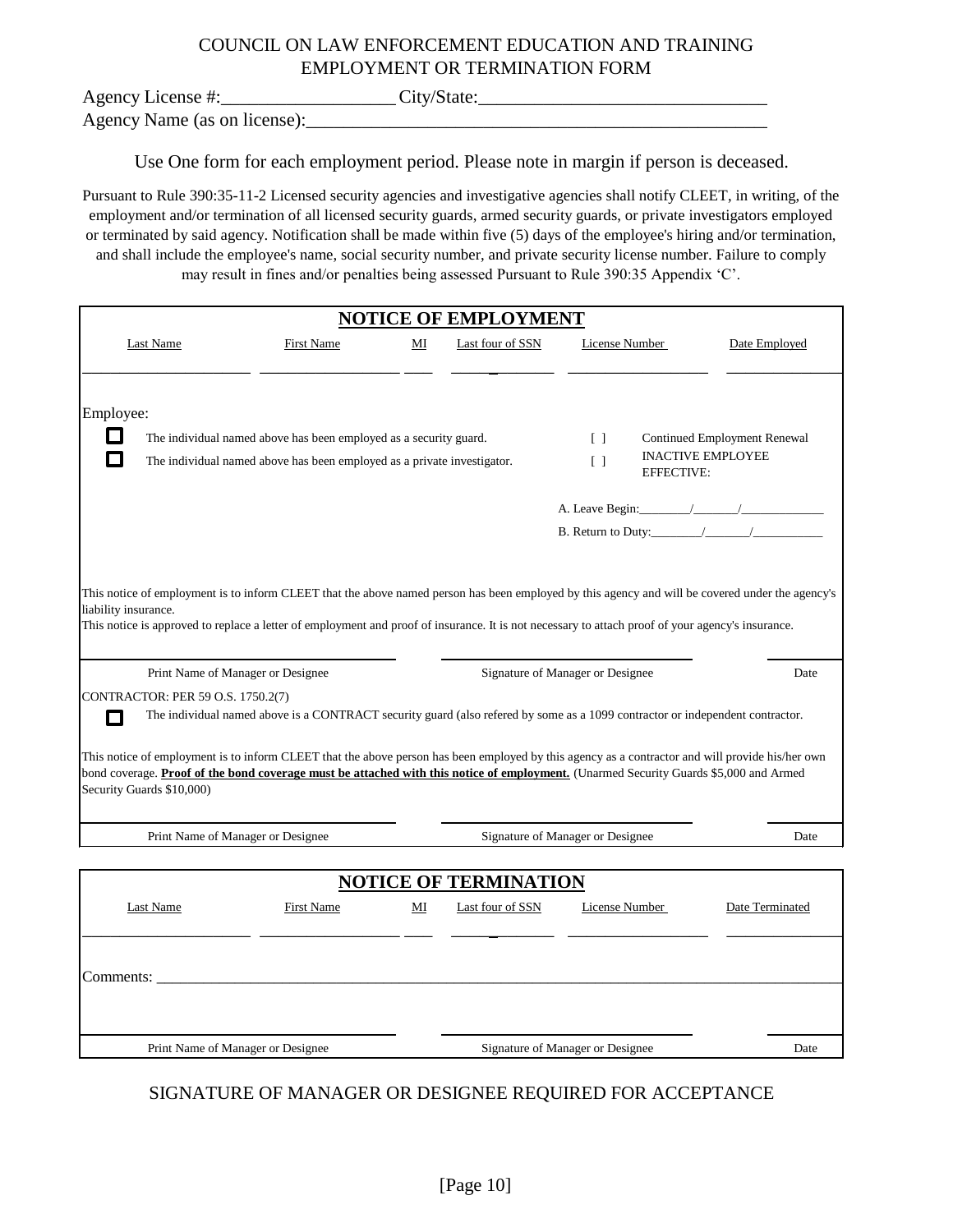# **TO BE COMPLETED BY: ARMED SECURITY GUARD or ARMED PRIVATE INVESTIGATOR APPLICANTS**

**Psychological Evaluation -** Before attending the firearms training, a psychological evaluation must be completed and evaluated. The Psychological Evaluation affidavit, included with this application, must be completed and sent directly to CLEET by the examining Psychologist.

*\*Special note: The results of the psychological evaluation are valid for only six (6) months. Applicants must have a current evaluation at the time of application for a license. Title 59* § *1750.3(C)*

### **NOTICE**

*Receipt of a license in no way indicates the applicant's compliance with Federal laws regarding the ownership, use, or possession of a firearm. Additionally, possession of this license does not*  indicate the bearer is able to possess, purchase, or receive a firearm under federal law. The *applicant is solely responsible for compliance with applicable federal law.* 

*All applicants, armed and unarmed, will be checked through the Oklahoma Department of Mental Health and Substance Abuse's database for involuntary commitment to an Oklahoma State mental institution. (Authorization for this check is located elsewhere in this application and must be completed to continue processing.) Positive responses from ODMHSS will require further documentation and you will be notified on how to provide such documentation. Delays in processing should be expected while determinations are made regarding your license.* 



By placing my initials in the box I certify that I have read and understand the above, and that I am seeking an armed private investigator, armed security guard, or a combination license for armed guard and armed private investigator.